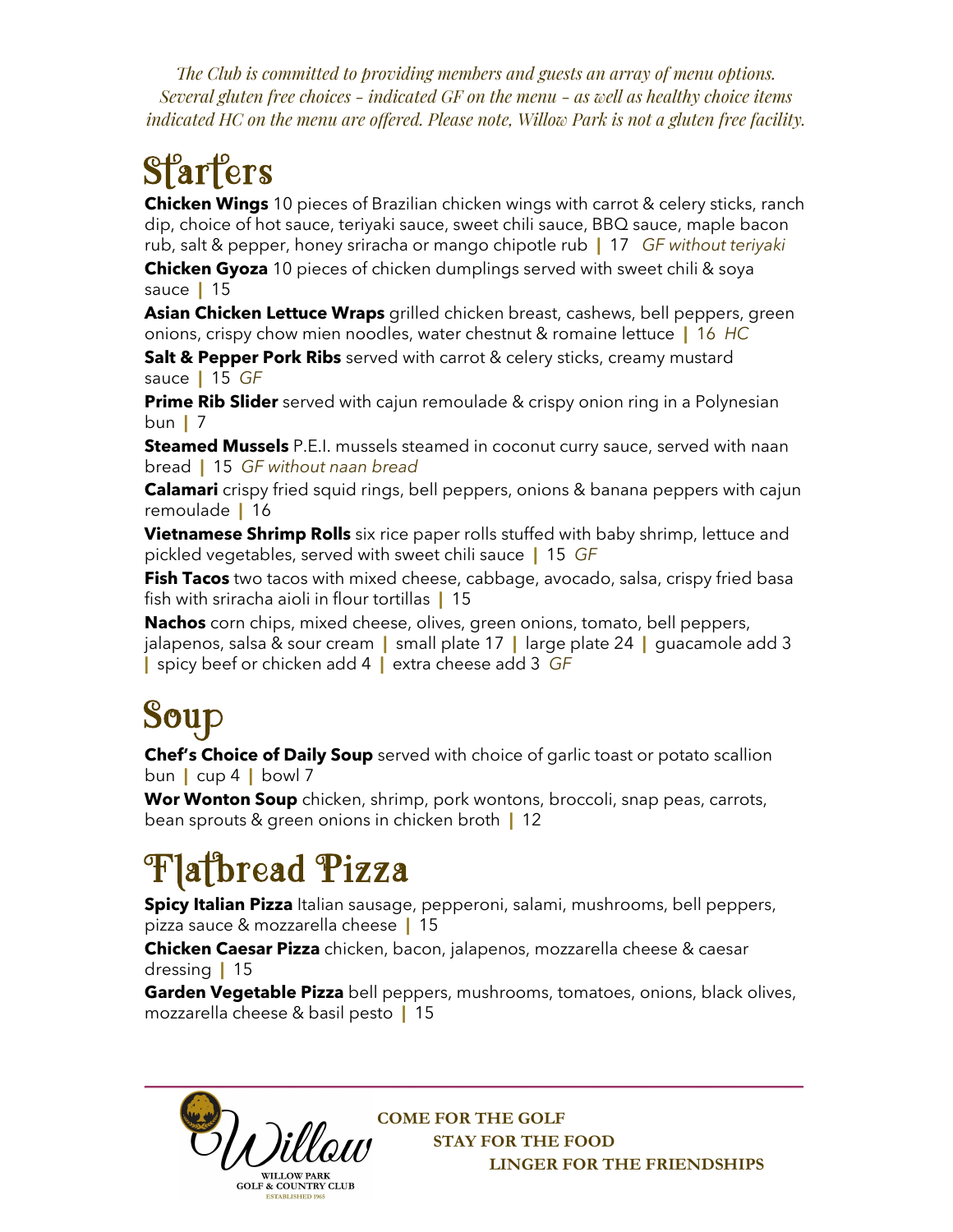### Salads

served with choice of garlic toast or potato scallion bun **|** add grilled salmon 10 **|**  add grilled chicken or grilled prawns 6 **|** *GF bread by request for an additional \$1*

٥

**Classic Caesar Salad** romaine lettuce, parmesan & garlic croutons in house made caesar dressing **|** 8 or 13 *GF without croutons / HC* 

**Chicken Cobb Salad** romaine lettuce, boiled egg, grilled chicken breast, bacon, tomato, cucumber, avocado, blue cheese & blue cheese dressing **|** 15 or 20 *GF / HC* 

**Jerk Chicken Salad** jerk chicken breast, Tuscan greens, carrots, red peppers, mango, sundried apricots, red onions, cucumber, mandarin oranges & spicy orange vinaigrette **|** 20 *GF / HC* 

**Teriyaki Salmon Salad** teriyaki salmon, Tuscan greens, bean spouts, snap peas, carrots, cucumber, mandarin oranges, pickled ginger & sesame soya ginger vinaigrette **|** 23 *GF / HC* 

**Candied Pecan & Apple Salad** spinach, apples, candied pecans, sundried cranberries, pumpkin seeds, goat cheese, apple vinaigrette **|** 9 or 14 *GF / HC* **Spicy Beef Taco Bowl Salad** romaine lettuce, spicy ground beef, black beans, mixed cheese, green onions, tomatoes, bell peppers, salsa, ranch dressing **|** 20 *HC* 

### Burgers & Sandwiches

all burgers & sandwiches are served with choice of soup or salad or fries vegetables & dip add 2 **|** lattice or sweet potato fries add 2 **|** caesar salad add 1 *GF bread available on request for an additional \$2*

**Mexican Style Elk Burgers** elk patty, tomato corn salsa, guacamole, lettuce, mixed cheese & spicy cumin ranch dressing on a brioche hamburger bun **|** 18

**Premium Beef Prime Rib Burger** with bacon, sauteed mushrooms, cheddar cheese, cajun remoulade, tomato & lettuce on a brioche bun **|** 18 *option for GF bun*  **Steak Sandwich** 8 oz certified angus beef striploin, garlic toast, sautéed mushrooms & crispy onions **|** 28

**Roast Beef Dip** roast beef, caramelized onions, swiss cheese on a panini bun with red wine jus **|** 17

**Montreal Smoked Meat Sandwich** smoked meat, swiss cheese, sauerkraut & dijon on rye bread **|** 16

**Willow Park Club Sandwich** turkey, fried egg, bacon, cheddar cheese, lettuce & tomato on your choice of whole wheat, white, multigrain or rye bread **|** 17

**Buffalo Chicken Wrap** crispy fried chicken, buffalo sauce, carrots, mixed cheese, lettuce, tomatoes & ranch dressing wrapped in a flour tortilla **|** 17

**Nashville Chicken Sandwich** crispy fried chicken breast, mango chipotle BBQ sauce, chipotle coleslaw & pickles on a brioche hamburger bun **|** 17

**Ahi Tuna Burger** 6oz Ahi tuna steak, pineapple jalapeno salsa, spinach & sriracha aioli on a brioche hamburger bun **|** 20

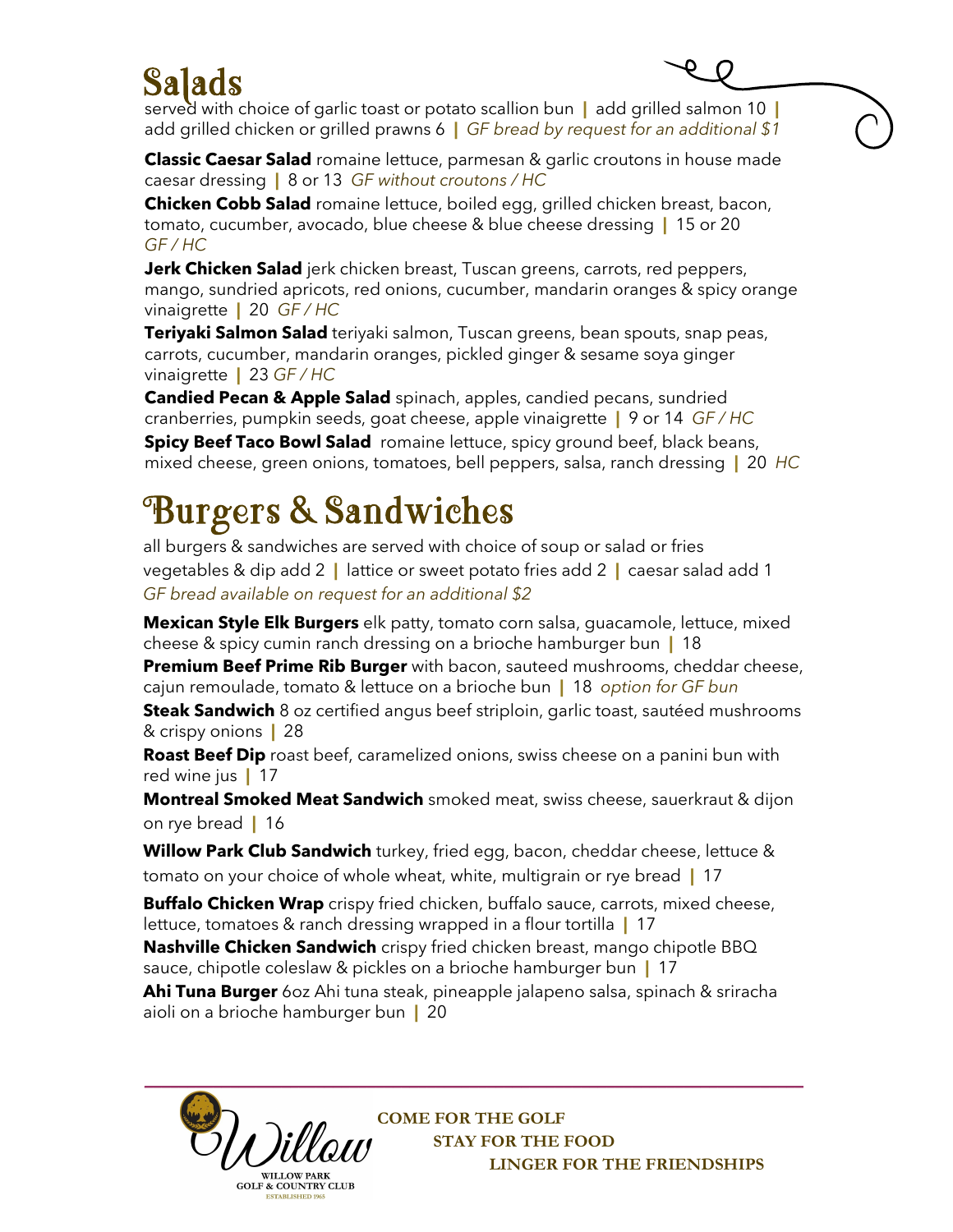### Rice Bowls & Past<sup>9</sup>a

**Butter Chicken** marinated pieces of chicken breast simmered in an authentic East Indian tomato cream sauce, served with basmati rice & naan bread **|** 22 *GF without naan bread* 

**Chicken Pappardelle** chicken, bacon, spinach, roasted red pepper, green peas & pappardelle, tossed in pesto cream sauce **|** 22

**Veal Parmesan** breaded veal cutlet topped with fire roasted tomato sauce, mozzarella & parmesan cheese, served over linguine, tossed in tomato sauce with seasonal steamed vegetables **|** 22

**Cashew Stir-fry** crisp oriental vegetables and cashews stir fried in a sesame soya ginger sauce, choice of tiger prawns or chicken, served over rice **|** 22

**Seafood Penne** prawns, scallops, mussels, clams & bell peppers, tossed with penne in rose sauce **|** 23

**Ahi Tuna Poke Bowl** ahi tuna poke, mango, avocado, edamame beans, carrots, cucumbers, green onions, Japanese sushi rice & sesame soya ginger vinaigrette **|** 23 *GF / HC*

**Ginger Beef** crispy fried beef strips tossed with bell peppers, onions, celery, carrots & snap peas in ginger sauce served over rice **|** 22

# **Enfrees**

**Fish & Chips** tempura battered haddock served with coleslaw, tarter sauce, fries & gravy **|** 1 piece 14 **|** 2 pieces 22

**Baked Atlantic Salmon** lemon caper cream sauce, served with chef's choice of potato & seasonal vegetables **|** 26 *GF* 

**Macadamia Crusted Mahi-Mahi** pineapple chutney, fried rice & seasonal vegetables **|** 26 *GF*

**8 oz New York Striploin** served with chef's choice of potato & seasonal vegetables topped with choice of brandy peppercorn sauce, hunter sauce *GF*, or fresh herb & garlic infused butter **|** 30 **|** add garlic sautéed prawns **|** 6 *GF*

**Bacon Wrapped Pork Tenderloin** wild mushroom & marsala wine sauce, served with chef's choice of potato & seasonal vegetables **|** 25 *GF*

**Chicken Tenders** (5 pieces) house made crispy chicken tenders, plum sauce, choice of fries or caesar salad **|** 16

## Dessert's

**Warm Sticky Toffee Pudding** vanilla ice cream & toffee sauce **|** 8 **Triple Chocolate Mousse Cake |** 7 **Skorbar Cheesecake** baked and topped with caramel sauce **|** 7 **Flourless Chocolate Brownie** topped with vanilla ice cream & chocolate sauce **|** 7